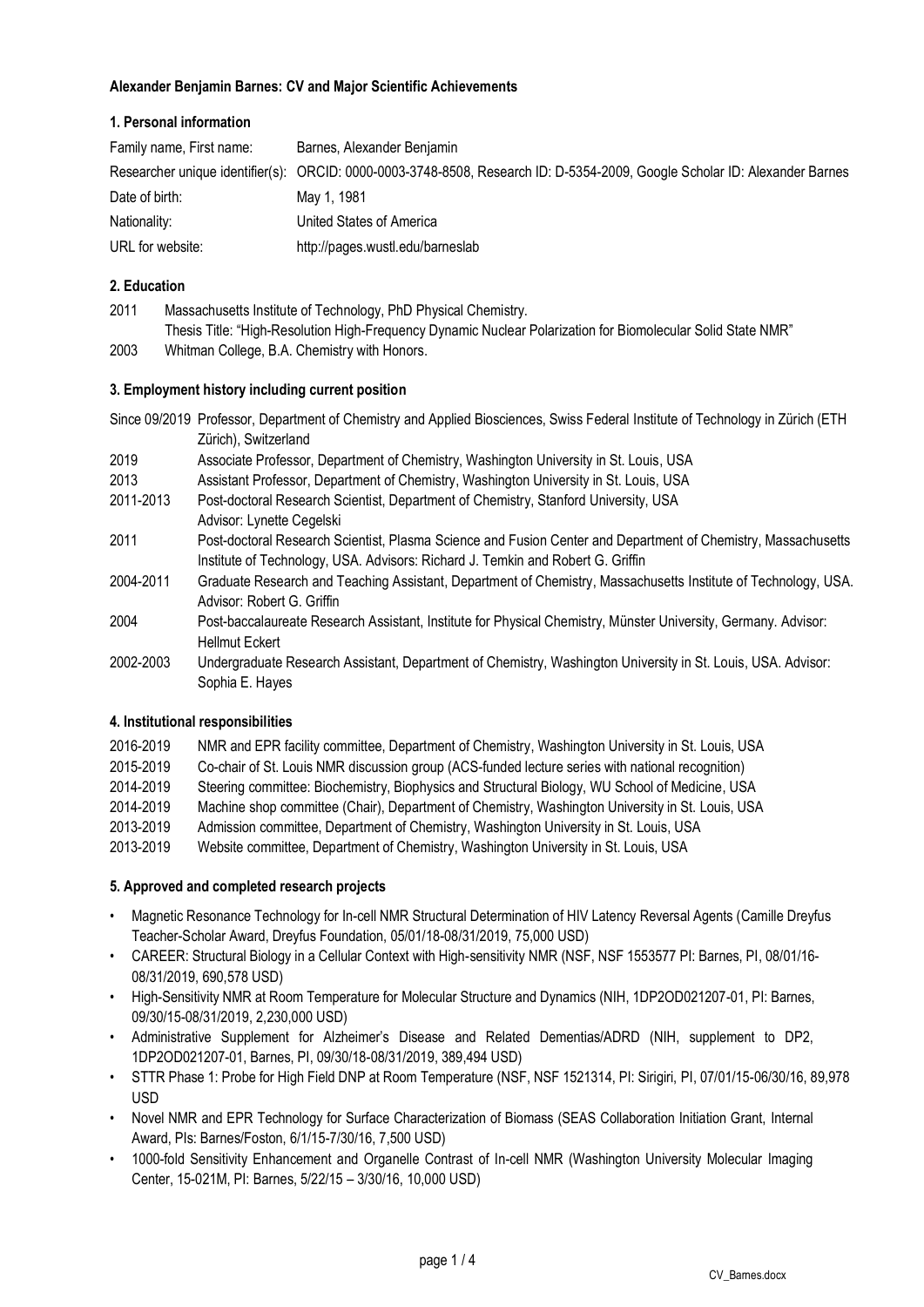### **6. Supervision of junior researchers at graduate and postgraduate level**

- 2017-2019: 3 postgraduate researchers: Dr. Erika Sesti, Dr. Thomas M. Osborn Popp (since July 2019), Dr. Sarah A. Overall (since June 2019)
- 2013-2019: 7 PhD students. Researchers mostly involved in DNP NMR technology development: Dr. Faith Scott, Dr. Brice Albert, Dr. Edward Saliba, Dr. Pin-Hui Chen, Dr. Chukun Gao, Mr. Nicholas Alaniva, Ms. Lauren Price

# **7. Teaching activities**

- Spring 2014-18: Thermodynamics (Chemistry 402), Washington University in St. Louis, St. Louis MO, USA. Hours Lectured: 170; Student Evaluations: Teaching rated 6.1 out of 7.0 (average over 5 years)
- Fall 2016: Electron Paramagnetic Resonance and Dynamic Nuclear Polarization (Chemistry 5762), Washington University in St. Louis, St. Louis MO, USA. Hours Lectured: 39; Student Evaluations: Teaching rated 4.6 out of 5.0
- Fall 2014, 2015, 2017: Freshman Seminar in Chemical Sciences (Chemistry 181), Washington University in St. Louis, St. Louis MO, USA. Course instructor (2015, 2017), Hours Lectured: 5; Student Evaluations: Teaching rated 6.6 out of 7.0

### **8. Memberships in panels, boards, etc., and individual scientific reviewing activities**

- 2018 Scientific review committee for NIH. CSR-ZRG1 CVRS-H 50 R Special Emphasis Panel
- 2018 Scientific reviewer for ACS Petroleum Research Fund
- 2017 Scientific review committee for NSF. MRI-CHE
- 2017 Scientific review committee for NIH. ZRG1 IMST-L (10) B Small Business: Bioanalytical Chemistry, BioPhysics and Assay Development
- 2013-2019 Reviewer for manuscripts submitted to: Journal of the American Chemical Society, Angewante Chemie, Journal of Magnetic Resonance, Journal of Physical Chemistry, Journal of Physical Chemistry Letters, Journal of Chemical Physics, Magnetic Resonance in Chemistry, Solid State Nuclear Magnetic Resonance, Concepts in Magnetic Resonance
- 2016-2019 NMR and EPR facility committee, Department of Chemistry
- 2015-2019 Co-chair of St. Louis NMR discussion group (ACS-funded lecture series with national recognition)
- 2014-2019 Steering committee: Biochemistry, Biophysics and Structural Biology, WU School of Medicine
- 2014-2019 Machine shop committee (chair), Department of Chemistry
- 2013-2019 Admission committee, Department of Chemistry
- 2013-2019 Website committee, Department of Chemistry

#### **9. Active memberships in scientific societies, fellowships in renowned academies**

- International Society of Magnetic Resonance (ISMAR)
- American Association for the Advancement of Science (AAAS)
- American Chemical Society (ACS)
- Institute of Electrical and Electronic Engineers (IEEE)

#### **11. Prizes, awards, fellowships**

- 2019 Varian Young Investigator Award
- 2018 Leadership and Entrepreneurial Acceleration Program (LEAP) Award
- 2017 Camille Dreyfus Teacher-Scholar Award
- 2016 NSF CAREER Award
- 2015 NIH Director's New Innovator Award, 2015
- 2011 Postdoctoral Fellowship, Center for Molecular Analysis and Design at Stanford University, 2011
- 2005 NSF Graduate Research Fellowship, 2005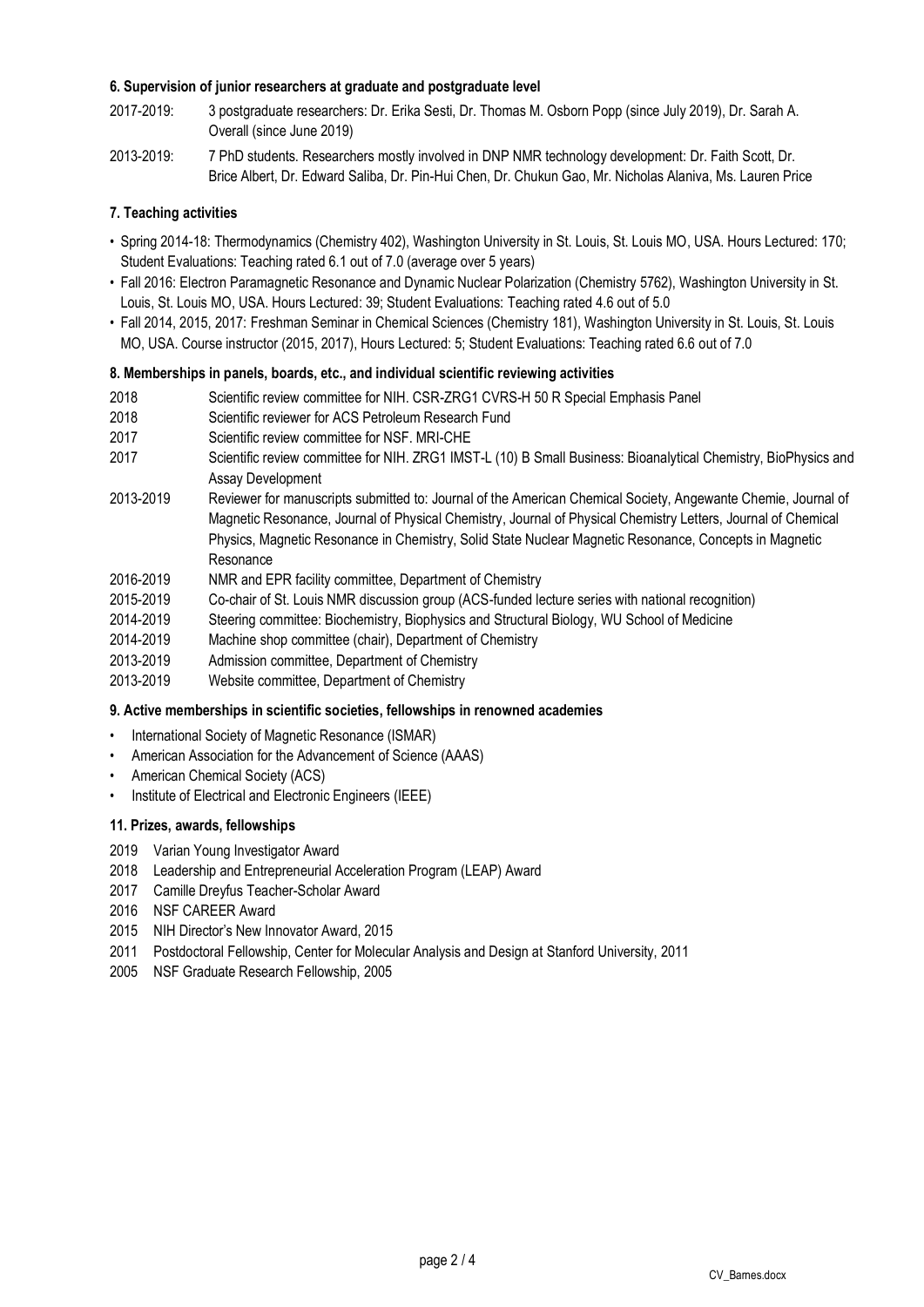### **Major scientific achievements in the past five years**

Over the last five years, I have overseen the design and implementation of a novel magic angle spinning (MAS) dynamic nuclear polarization (DNP) spectrometer capable of performing: 1) the first electron decoupling experiments using chirped microwave pulses; 2) the first cryogenic MAS DNP experiments at 4.2 Kelvin; 3) the first MAS-DNP within intact human cells; and 4) the first MAS experiments using spherical rotors. I have also employed conventional solid-state NMR (without DNP) to reveal multiple conformations of bryostatin bound to the C1b regulatory domain of PKC. I therefore have the necessary expertise and have assembled an expert scientific team to deliver important improvements in MAS DNP technology. Currently, DNP experiments employ continuous wave (CW) microwave irradiation, which has major disadvantages compared to pulsed approaches. Our new microwave and magnetic resonance instrumentation allow us to generate pulsed microwaves for DNP while cooling samples to <6 K by employing spherical rotors for MAS. Our previous experiments on bryostatin/PKC required one year of signal averaging without DNP; our signal enhancements allow us to record the same datasets in only a few hours.

# 1. Frequency-agile gyrotrons as microwave sources for DNP-NMR:

Dynamic nuclear polarization (DNP) improves NMR sensitivity by orders of magnitude by transferring polarization from electron to nuclear spins. Although discovered in the 1950s, the application of DNP to magnetic fields suitable for high-resolution NMR and structural biology has been hindered by a lack of high-power microwave sources in the 140-460 GHz frequency band. To fill this technological gap, my research has focused on the design and implementation of new microwave technology. Specifically, I have overseen the design and implementation of a high-power frequency-agile 198 GHz gyrotron, which we have used to perform electron decoupling with chirped microwave pulses. I now have an extensive track record in this area. Our frequency-agile gyrotrons are critical to implementing pulsed DNP with MAS-NMR for application to biological systems; for instance, time-domain DNP will provide higher DNP enhancements in biological membranes and in cells.

# 2. Spherical rotors for magic angle spinning (MAS) for magnetic resonance:

For the last 60 years, MAS-NMR samples have typically been packed in hollow, cylindrical sample containers with turbine inserts to supply drive propulsion. Scaling cylindrical rotors to micron sizes to access spinning frequencies >150 kHz is difficult. Cylinders are also difficult to insert and eject from stators within magnet bores. Furthermore, cryogenic MAS of cylinders requires substantial quantities of cryogens, especially for DNP experiments. Cylindrical rotors surrounded by solenoids also complicate microwave coupling strategies aiming to maximize electron spin Rabi frequencies for electron decoupling and pulsed DNP. To overcome these limitations, I have introduced spheres for MAS, successfully demonstrating MAS-NMR spectroscopy of samples packed within spherical rotors spinning stably at the magic angle. Spherical rotors have distinct advantages over cylindrical rotors. For example, in our current implementation, spherical rotors contain cylindrical sample chambers and equatorial turbine grooves cut into the rotor surface. Ensuring that the mass distribution of high-density zirconia is distant from the spinning axis achieves a large moment of inertia and improves spinning stability. Converting the zirconia rotor body into a turbine, rather than relying on turbine inserts, delivers an exceedingly robust drive platform with high torque.